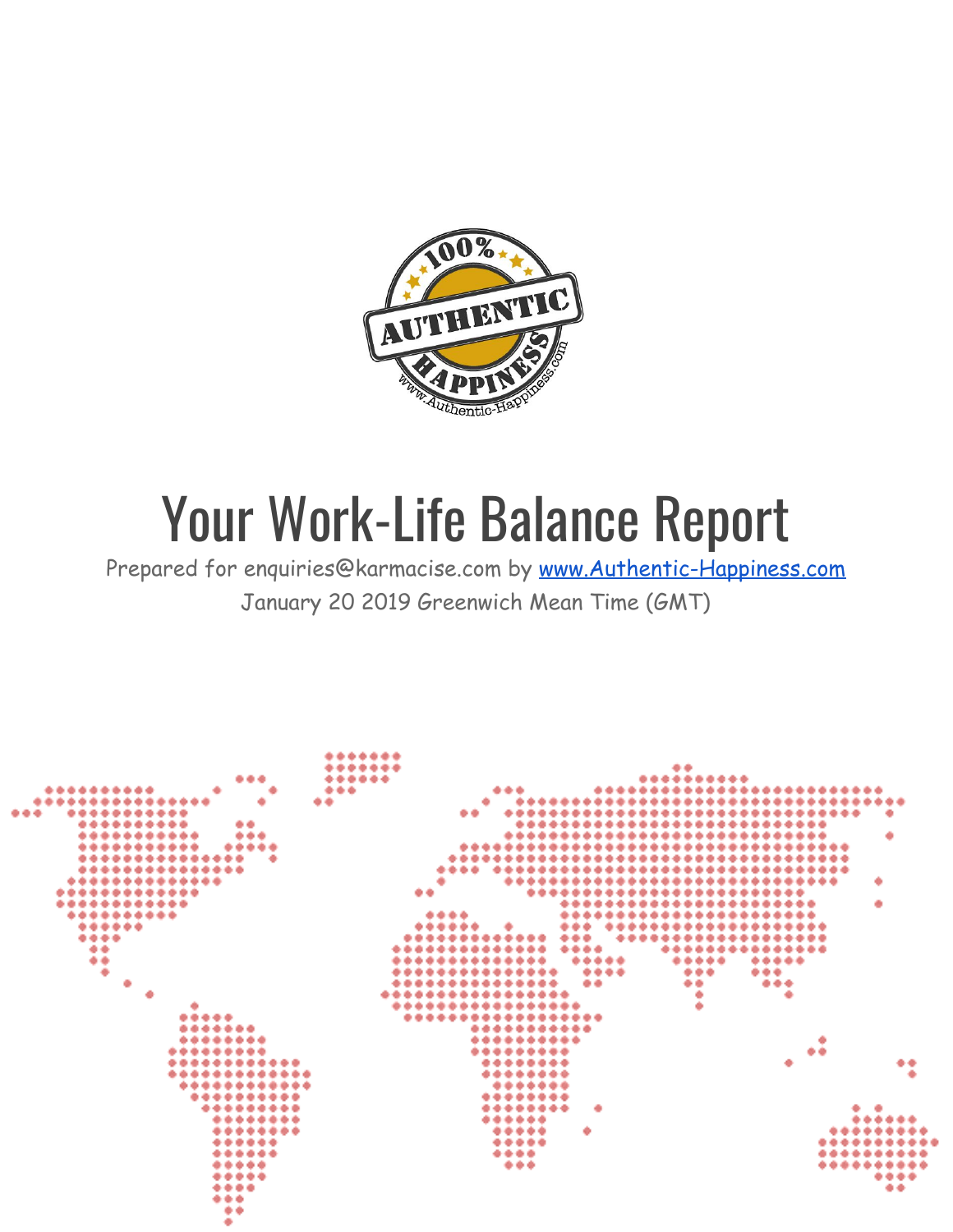![](_page_1_Picture_1.jpeg)

*This is your life, life your dream now*

## YOUR WORK-LIFE BALANCE REPORT - - -

Congratulations for completing the Work-Life Balance questionnaire. Your inputs have been analyzed, benchmarked and compiled to give you a most accurate report of your score. The report is broken down into six sections:

- ► 1. Your overall Work-Life Balance Score relative to low, high scores and average;
- ► 2. How does your score compare to the scores of other respondents?
- ► 3. Your long-term versus short-term focus;
- ► 4. Your overall strengths and weaknesses, broken down into five character traits;
- ► 5. Your Work-Life Balance Score compared to the score of other men;
- ► 6. The evolution of your Life Satisfaction Score over time;
- ► 7. 2 individual recommendations to improve your personal score.

The data points used for a relative comparison of your score are based on 200,000 data points collected between 2015 and 2019.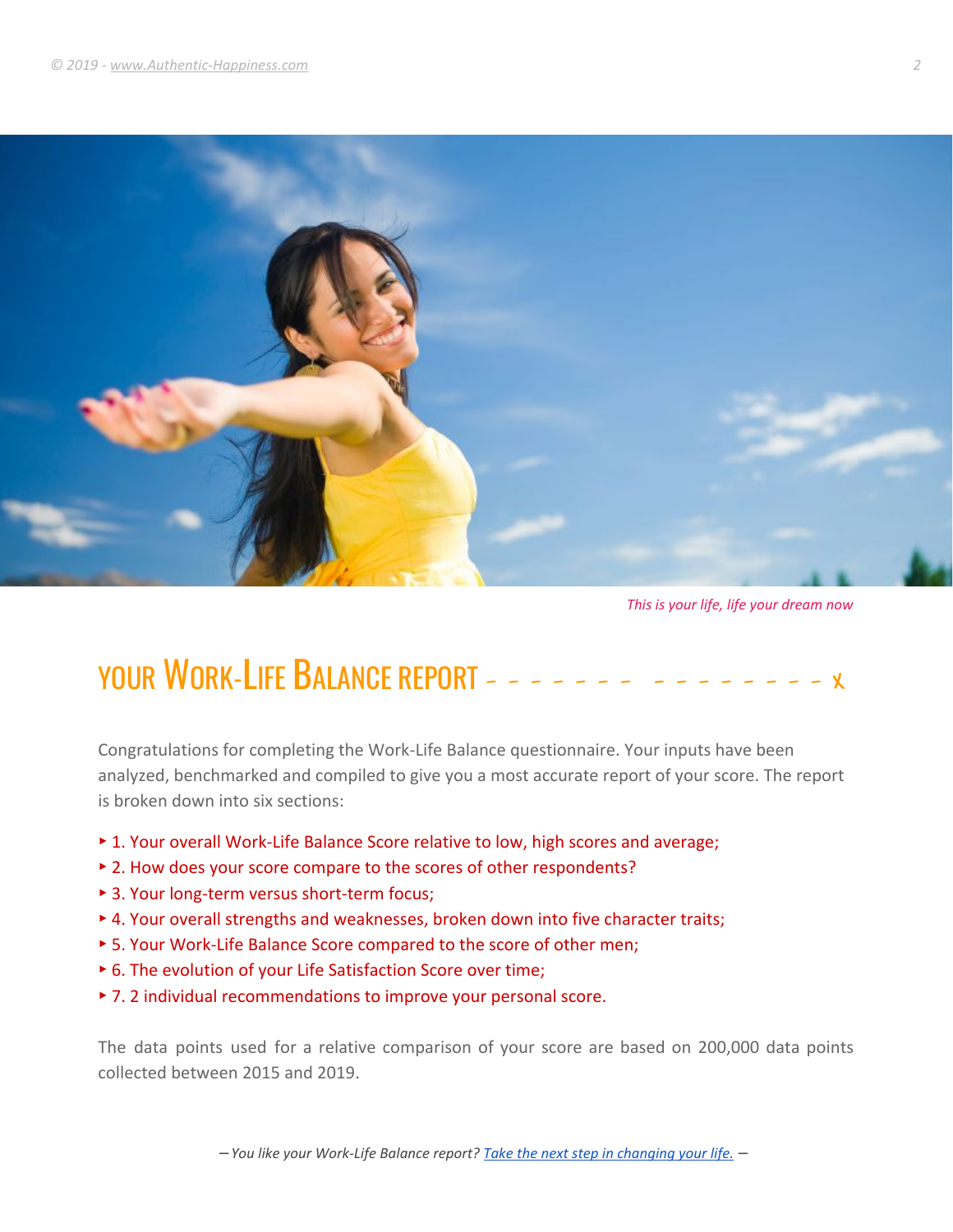## "

A full life consists in experiencing positive emotions about the past and future, savoring positive feelings from pleasures, deriving abundant gratification from your signature strengths, and using these strengths in the service of something larger to obtain meaning.

- Prof. Seligman

**"**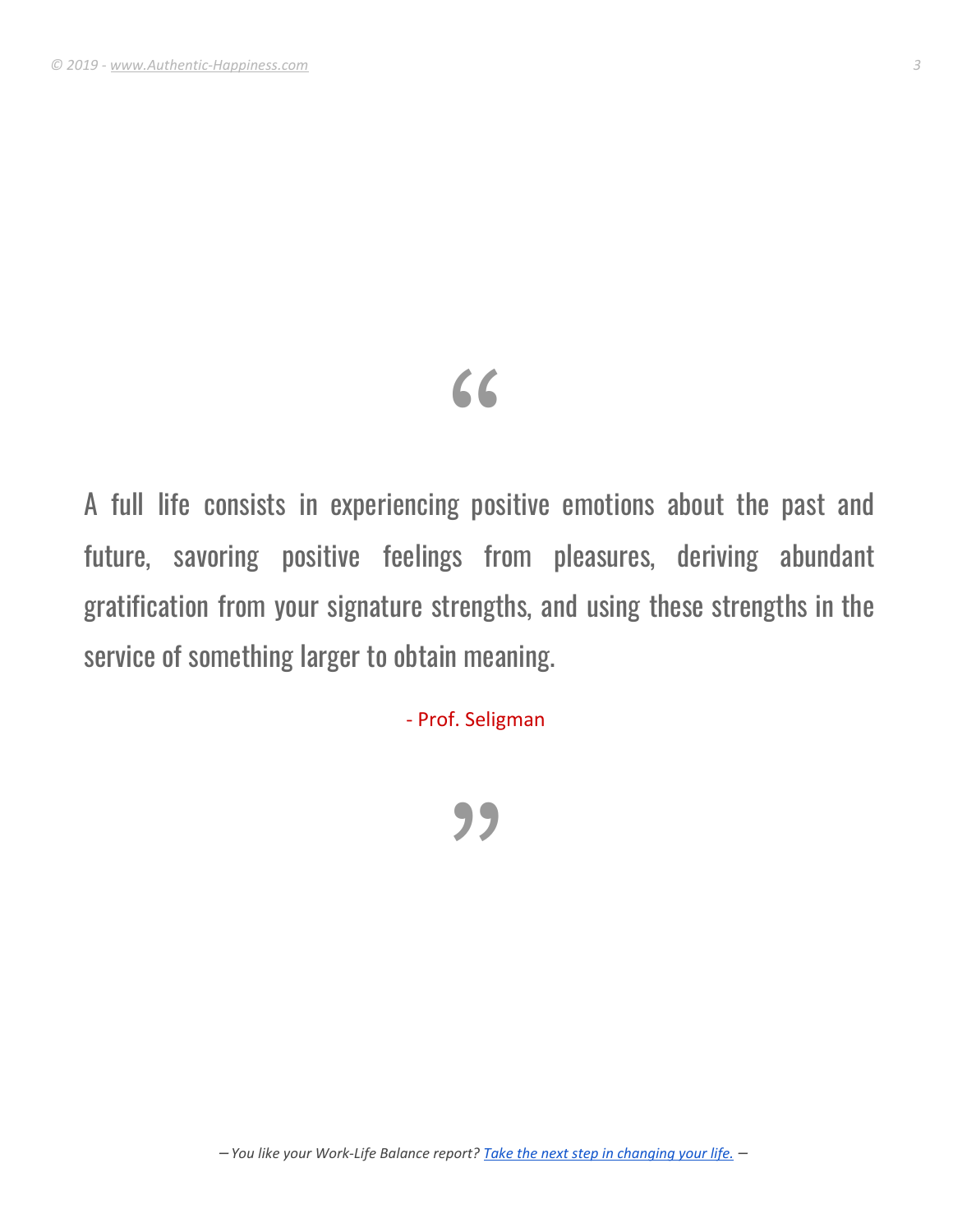![](_page_3_Picture_1.jpeg)

## 1. Your Work-Life Balance Score is 671 - - - - - - - - - - - - - - - - X

This score reflects how well you shape your lifestyle and habits and behaviors to balance your life priorities:

- ► **A low score** is typically below 580;
- ► **The average score** from all respondents is around 660;

![](_page_3_Figure_6.jpeg)

► **An excellent score** is above 700.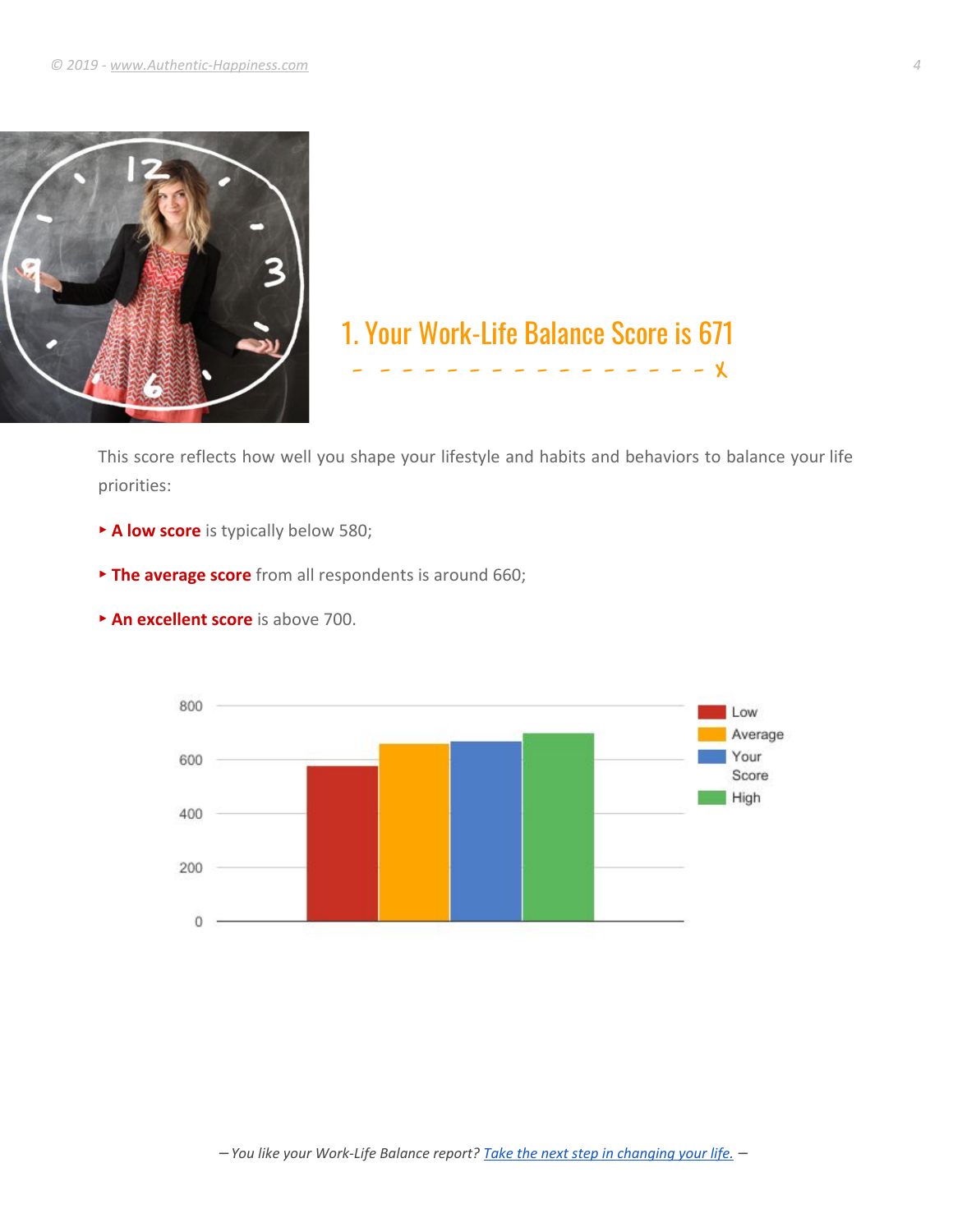## 2. How does a score of 671 compare to other scores?- - - - - - - -  $\times$

The graph below shows the histogram of your score: each bar represents the percentage of scores in each interval.

Your score falls in the interval highlighted in **blue**.

![](_page_4_Figure_4.jpeg)

Your score is in the **48th percentile**, meaning that it is higher than 48% of all other scores.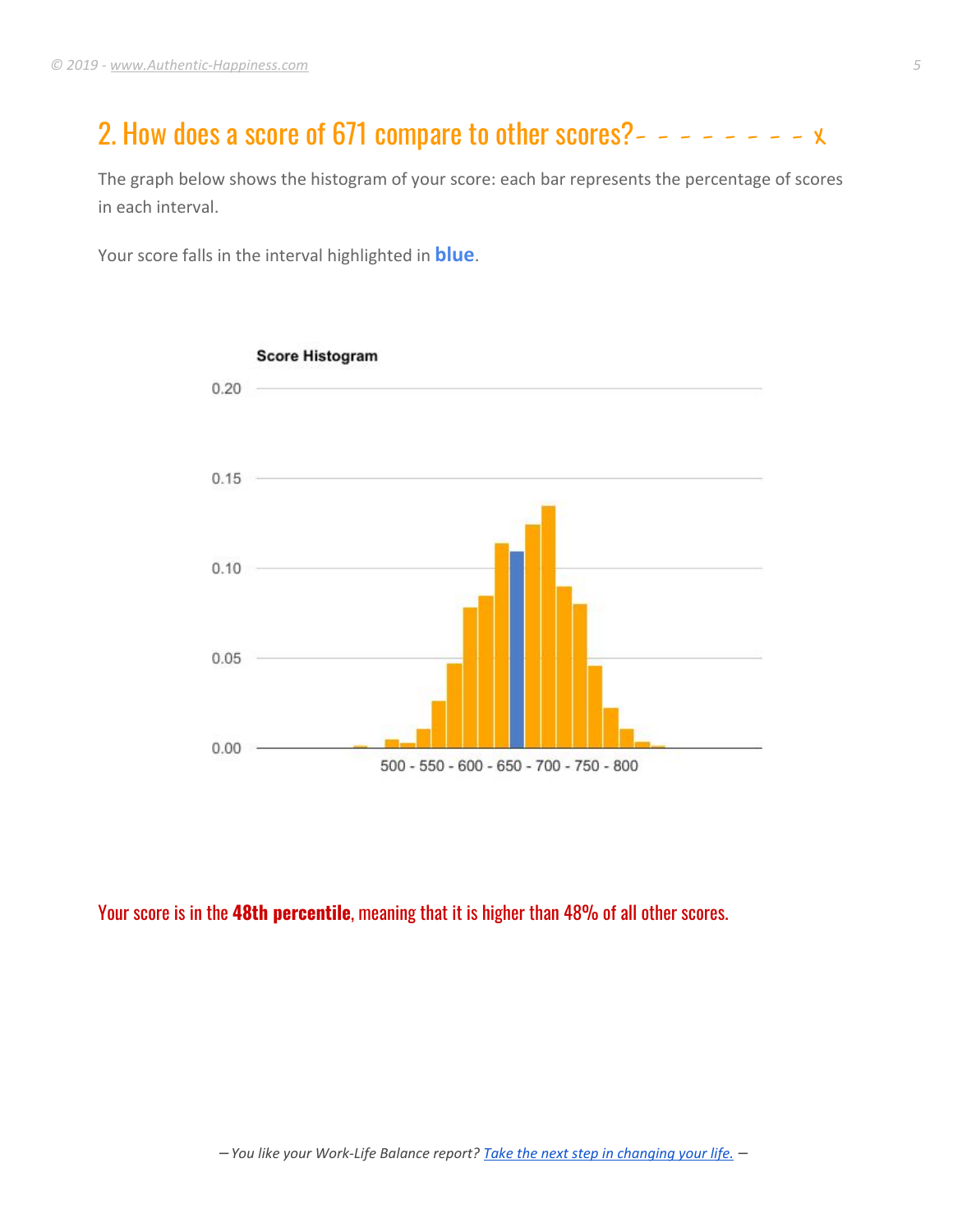## 3. Your Long-Term Focus is 45 % - - - - - - - - - - - - - - - - - - - X

This value indicates your inclination to look for **longer-term well-being** versus **instant life gratification:**

► **A score higher than 50%** indicates your tendency to focus on longer-term life satisfaction such as: your life vision, your sense of achievements, meaning versus instant gratification;

► **On the opposite, a score lower than 50%** indicates that you largely derive satisfaction from everyday's habits and activities such as: good sleep, regular walk and other shorter-term life pleasure; spending time with friends; the ability to relax in the 'now', or practice mindful meditation.

![](_page_5_Picture_5.jpeg)

![](_page_5_Figure_6.jpeg)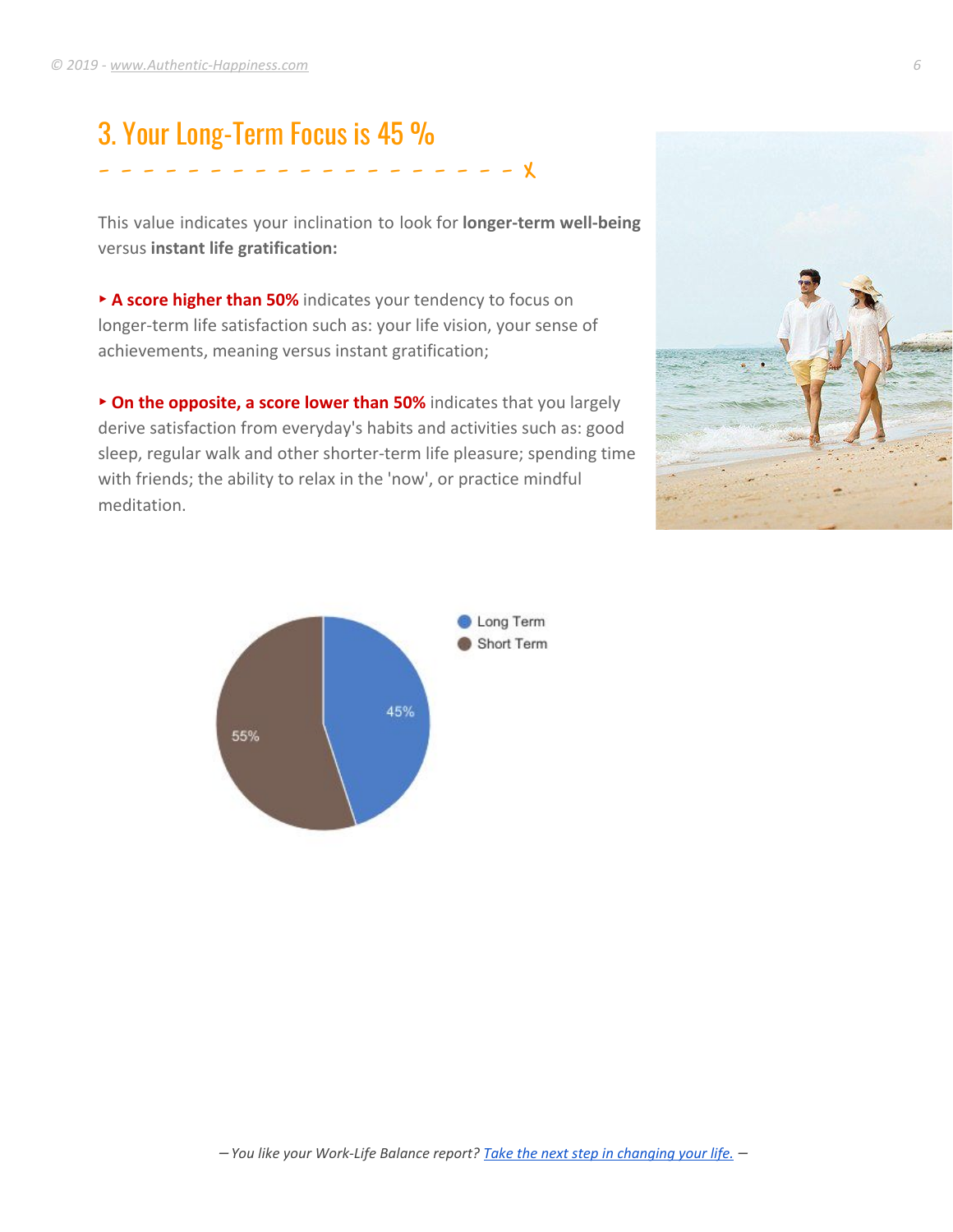## 4. Your Overall Strengths and Weaknesses  $- - - - - - - - - - - -$

Your Work-Life Balance Score is calculated as the sum of five personal traits:

- **1. Health & Fitness,** reflecting your physical well-being and healthy habits;
- **2. Positive Emotions & Gratitude**, indicating how well you embrace positive emotions;
- **3. Skills & Expertise**, measuring the ability to grow your expertise to achieve something unique;
- **4. Social Skills & Discovery**, assessing your social skills and inclination to discover the world;
- **5. Leadership & Meaning**, evaluating how meaningful and passionate your life is.

![](_page_6_Figure_8.jpeg)

In the depth of winter, I finally learned that within me there lay an invincible summer.<sup>66</sup> - Albert [Camus](http://www.goodreads.com/author/show/957894.Albert_Camus)

⎼ *You like your Work-Life Balance report? Take the next step in [changing](https://amzn.to/2G4SnGp) your life.* ⎼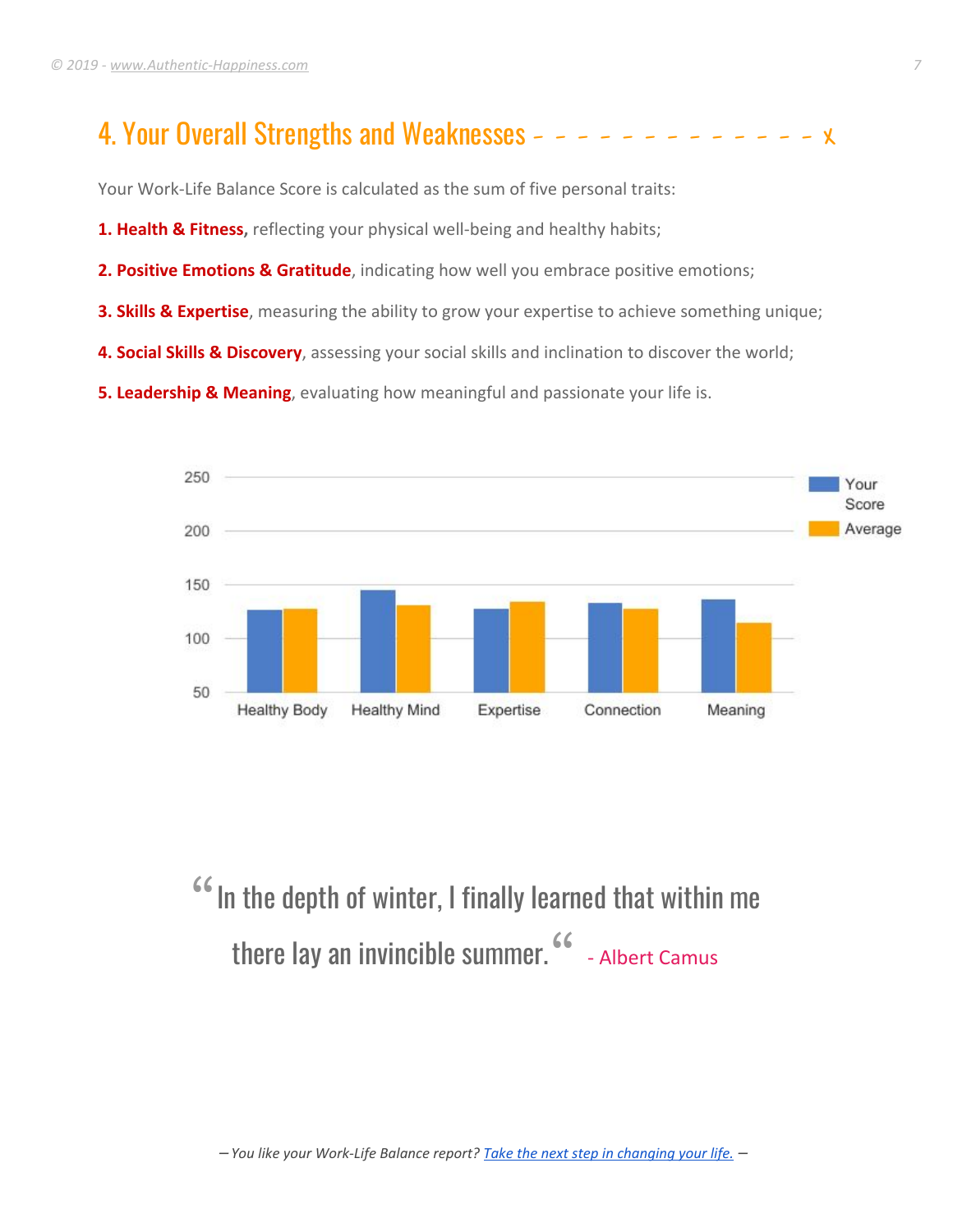![](_page_7_Picture_1.jpeg)

## What are your key Strengths and Weaknesses ?

| <b>PHYSICAL</b><br><b>HEALTH</b>  | 1. In the wellness area, one of your key strengths is your discipline to sleep well<br>every night.<br>In order to further improve your wellness score, you should try to reduce your<br>Body Mass Index (BMI) ratio.                                                                                 |
|-----------------------------------|-------------------------------------------------------------------------------------------------------------------------------------------------------------------------------------------------------------------------------------------------------------------------------------------------------|
| <b>EMOTIONAL</b><br><b>HEALTH</b> | 2. Staying positive and monitoring your emotions: your strength is to generate a<br>sufficient income.<br>Your positive emotions would be even stronger everyday if you had the<br>better 'Monitor Your Stress Level', a<br>learn to<br>opportunity to<br>www.Authentic-Happiness.com learning module |
| <b>EXPERTISE</b>                  | 3. In terms of developing your personal skills, your strength is clearly to fully<br>concentrate on your tasks.<br>To further improve further in this area, try to achieve remarkable milestones or<br>personal successes, which you will remember for the rest of your life.                         |
| <b>CONNECTION</b>                 | 4. To make the best use of your vacation time, is not a problem for you.<br>To further improve your social score, you should make more effort to to build<br>stronger ties to your family and friends.                                                                                                |
| <b>PURPOSE</b>                    | 5. For you, meaning and leadership mean to help people in need and make a<br>difference and this is one of your personal strengths.<br>You will find more meaning in life if you find new ways to better define your true<br>passion and spend lot's of time doing what you enjoy.                    |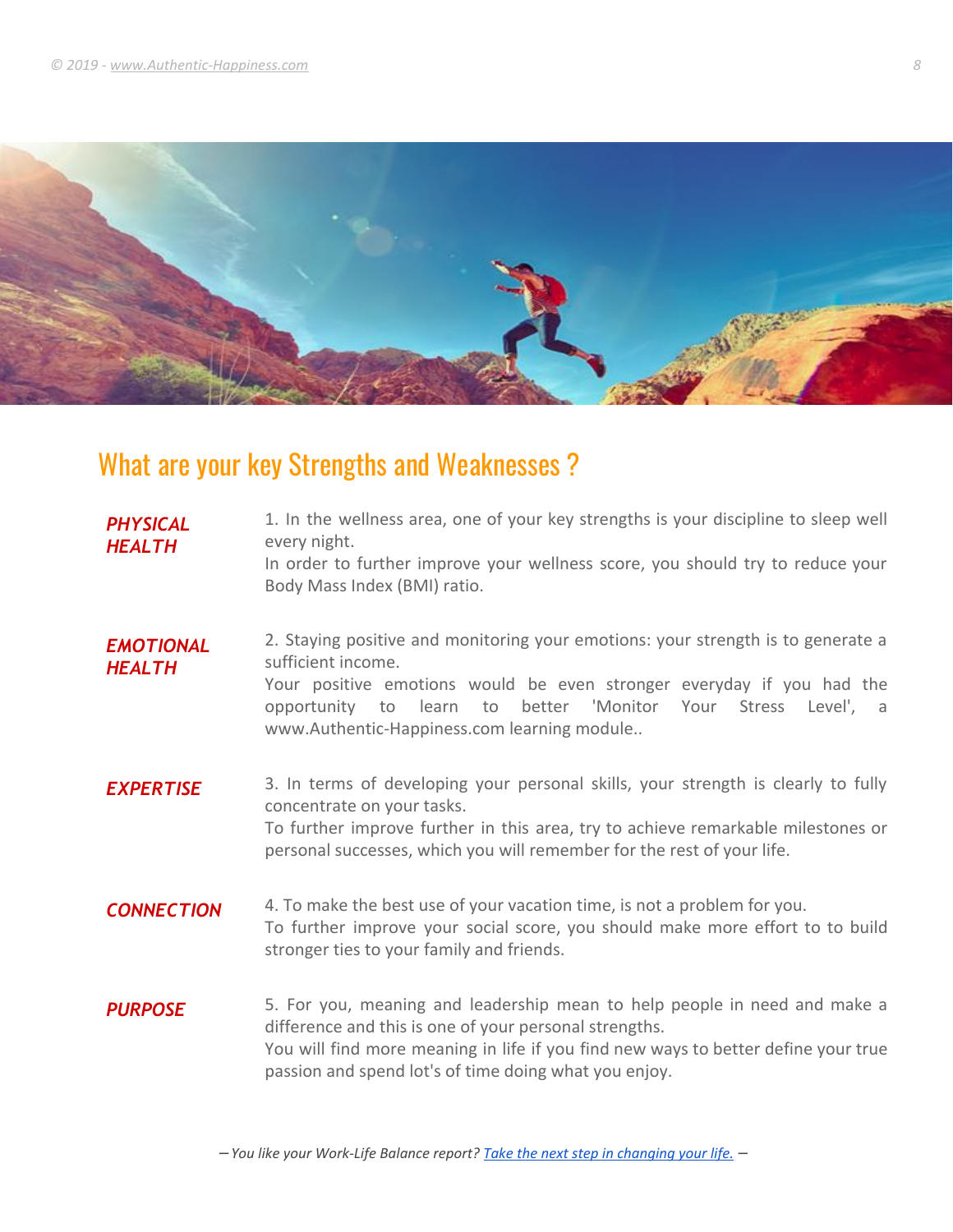![](_page_8_Picture_1.jpeg)

### 5. Your Work-Life Balance Score Compared to Other Men - - - x

![](_page_8_Figure_3.jpeg)

The first stacked bar illustrates your Work-Life Balance Score broken down into your 5 personal traits. The next bar represents the average score of all men who responded to the survey:

⎼ *You like your Work-Life Balance report? Take the next step in [changing](https://amzn.to/2G4SnGp) your life.* ⎼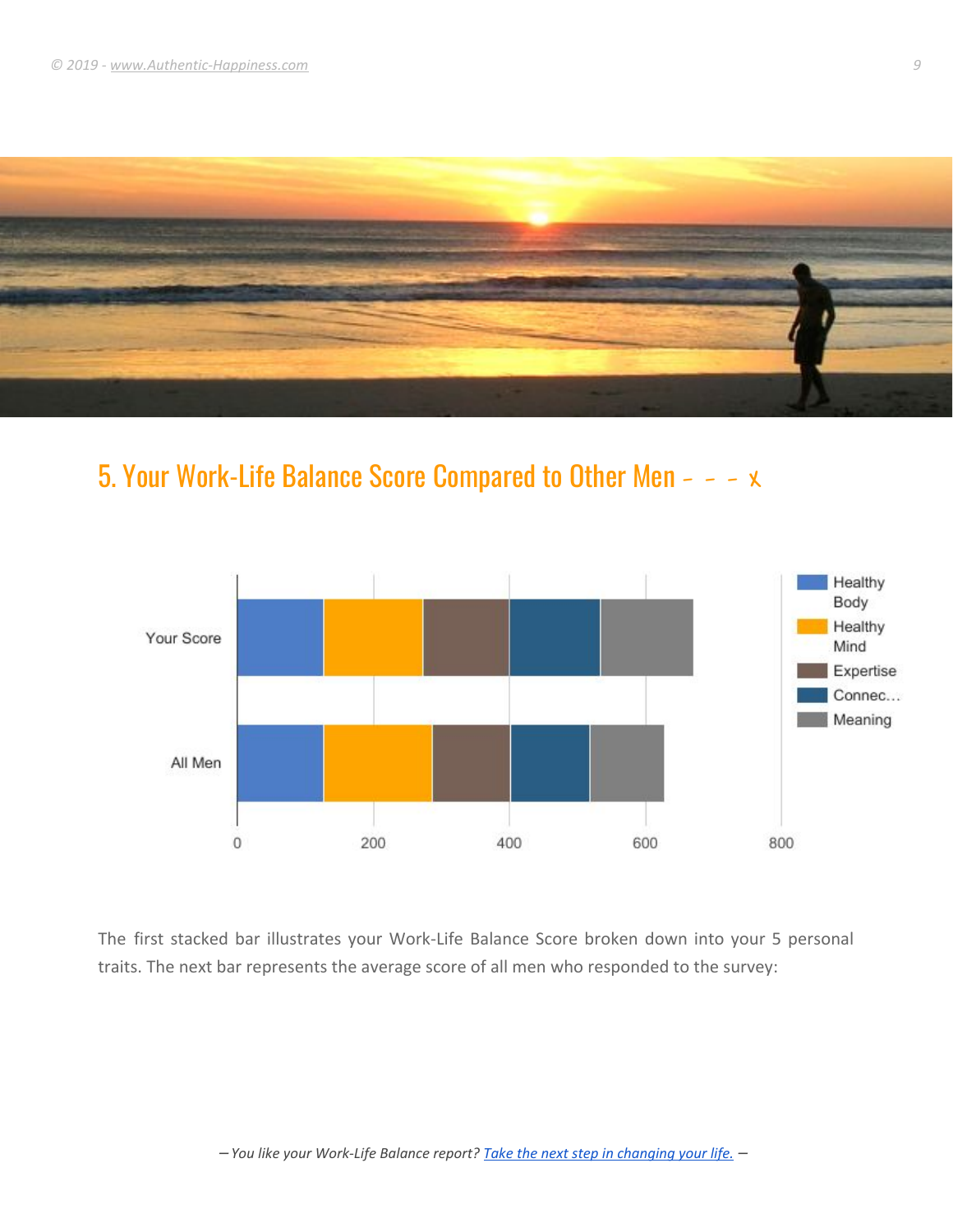#### 6. The Evolution of Your Work-Life Balance Score Over Time- - - - - -  $\times$

The next chart represents the likely evolution of your Work-Life Balance over time:

► From early childhood until 50 : the four data points from the left represent the evolution of all respondent scores in the respective age groups;

► Your Score: the data point on the right is your Work-Life Balance Score, adding up to 671.

![](_page_9_Figure_6.jpeg)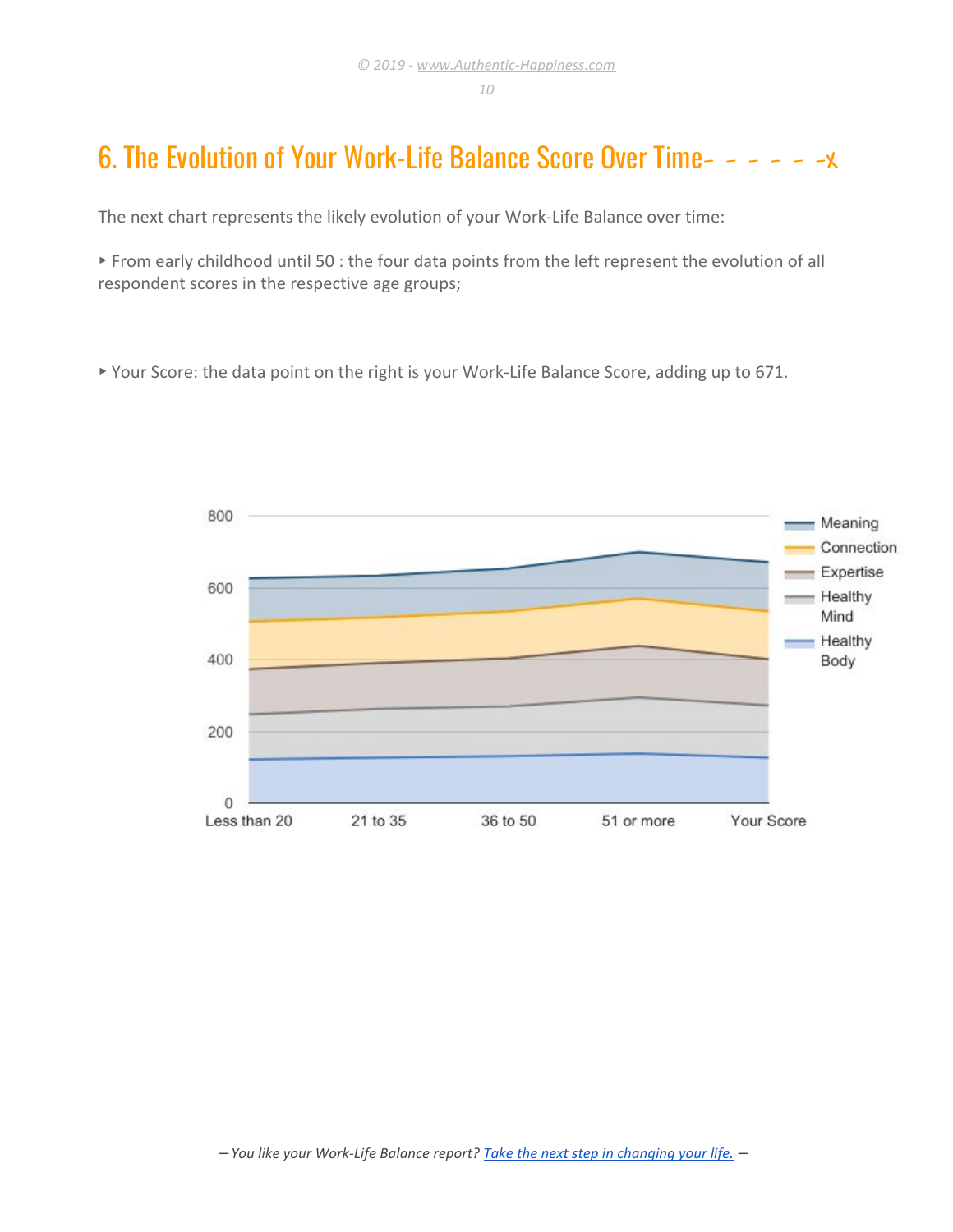#### 7. The Next 2 Habits Will Improve Your Work-Life Balance  $- - - \times$

So what? It is nice to gain new insights into your relative strengths and weaknesses, but how will this help you improve your life?

The following 2 recommendations have been selected to address specific areas for improvement. Please consider them carefully, they are grounded in facts and studies and, as you make them part of your weekly routine, will result in measurable improvement of your Work-Life Balance Score:

- ► Add the next Your top 2 habits to your calendar and try them out;
- ► Once tested, turn your new habits into a weekly routine;
- ► Stay focused and disciplined, document your progress in a personal journal;
- ► Monitor your weekly progress, celebrate small successes;
- ► Re-check your Work-Life Balance Score after one month;
- ► Do not give up after a week, you will get amazing results.

**Not convinced?** Explore the Your top 2 new habits over the next three weeks; reshape your life one step at a time, you have nothing to lose, only more life satisfaction to gain!

![](_page_10_Picture_12.jpeg)

⎼ *You like your Work-Life Balance report? Take the next step in [changing](https://amzn.to/2G4SnGp) your life.* ⎼

Your too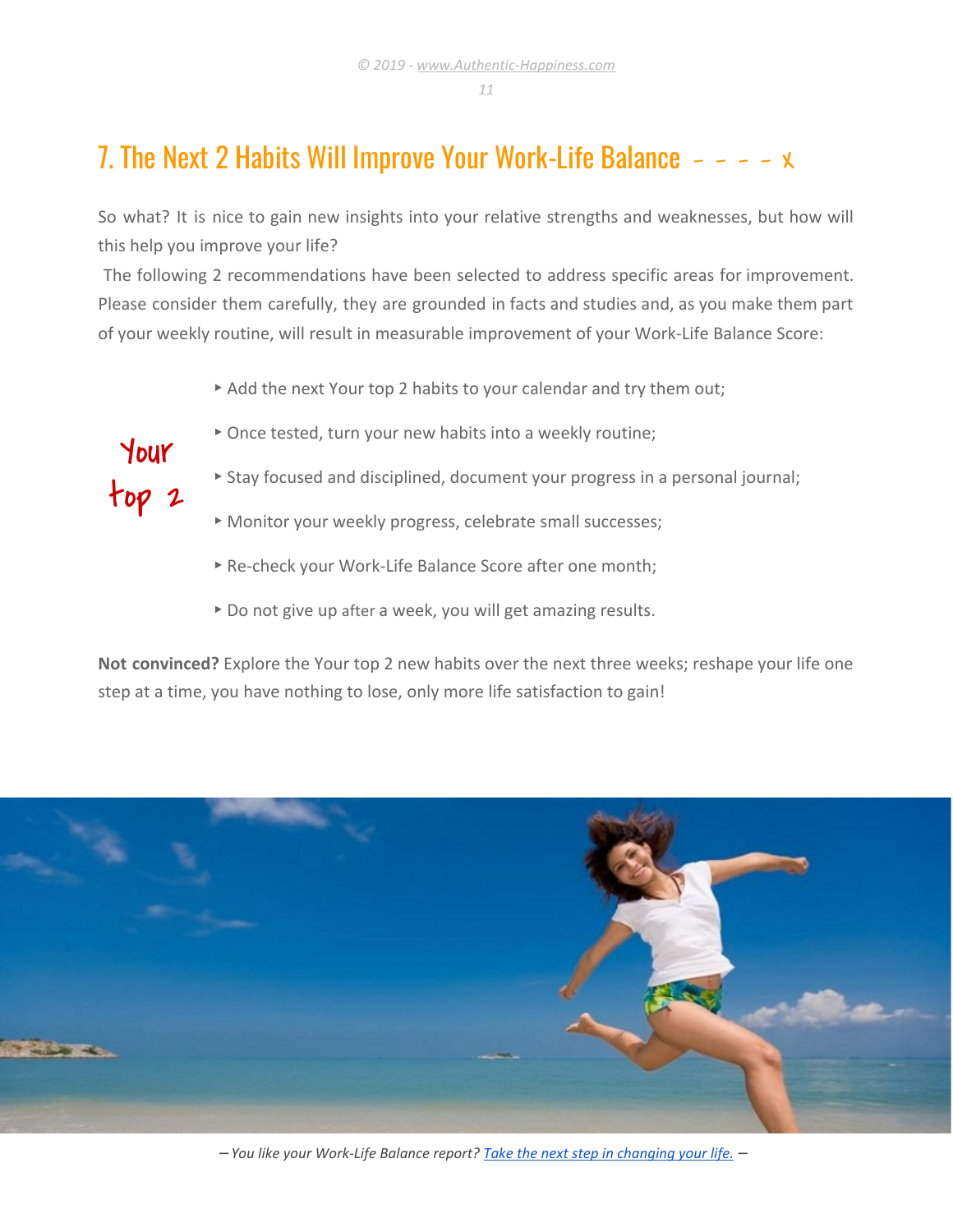## 2 individual recommendations

#### New Habit #1: watch your weight and Body Mass Index (BMI).

It reflects <sup>a</sup> lack of physical activity and will affect your overall health.

#### FACTS & STUDIES:

► Evidence presented in a study from Cook and Chater from UCL in 2010 suggests that happiness and high self-efficacy beliefs can significantly enhance health protective behaviours;

► Even though weight only has an indirect impact, the respondents who express higher levels of happiness, also exhibited higher levels of self efficacy and had a lower BMI.

#### FIND OUT MORE:

► Lowering your BMI is not about going on a diet but rather about finding the right balance between healthy nutrition and daily physical activities;

► Check the 'Live Longer', 'Eat Healthy' and 'Active Lifestyle' free learning modules from www.Authentic-Happiness.com.

#### New Habit #2: stay close to your friends, there are the real wealth of your life.

#### How much quality time do you spend with your family & friends vs at work?

#### FACTS & STUDIES:

► 67% is the ratio of respondents who said they would prefer a four-day workweek, according to a 2013 research study conducted by LearnVest. The author argue that spending less time at work means having more time to devote to the activities that really make you happy. You can hang out more with your family and friends, participate in your hobbies, get more exercise and sleep;

► 32% is the percentage of respondents who rated themselves as very close to up to 3 people (a www.Authentic-Happiness.com 2014 survey);

► This result echoes a recent comprehensive study by scientists at Duke University, who have observed a sharp decline in social connectedness over the past 20 years (see article from Stephen Ilardi, Ph.D. in The Depression Cure in www.psychologytoday.com). In many cases, social isolation increases the feelings of loneliness and depression;

► Men in a happy marriage also report the best health according to a Harvard study of 724 50-year-old men (Time magazine).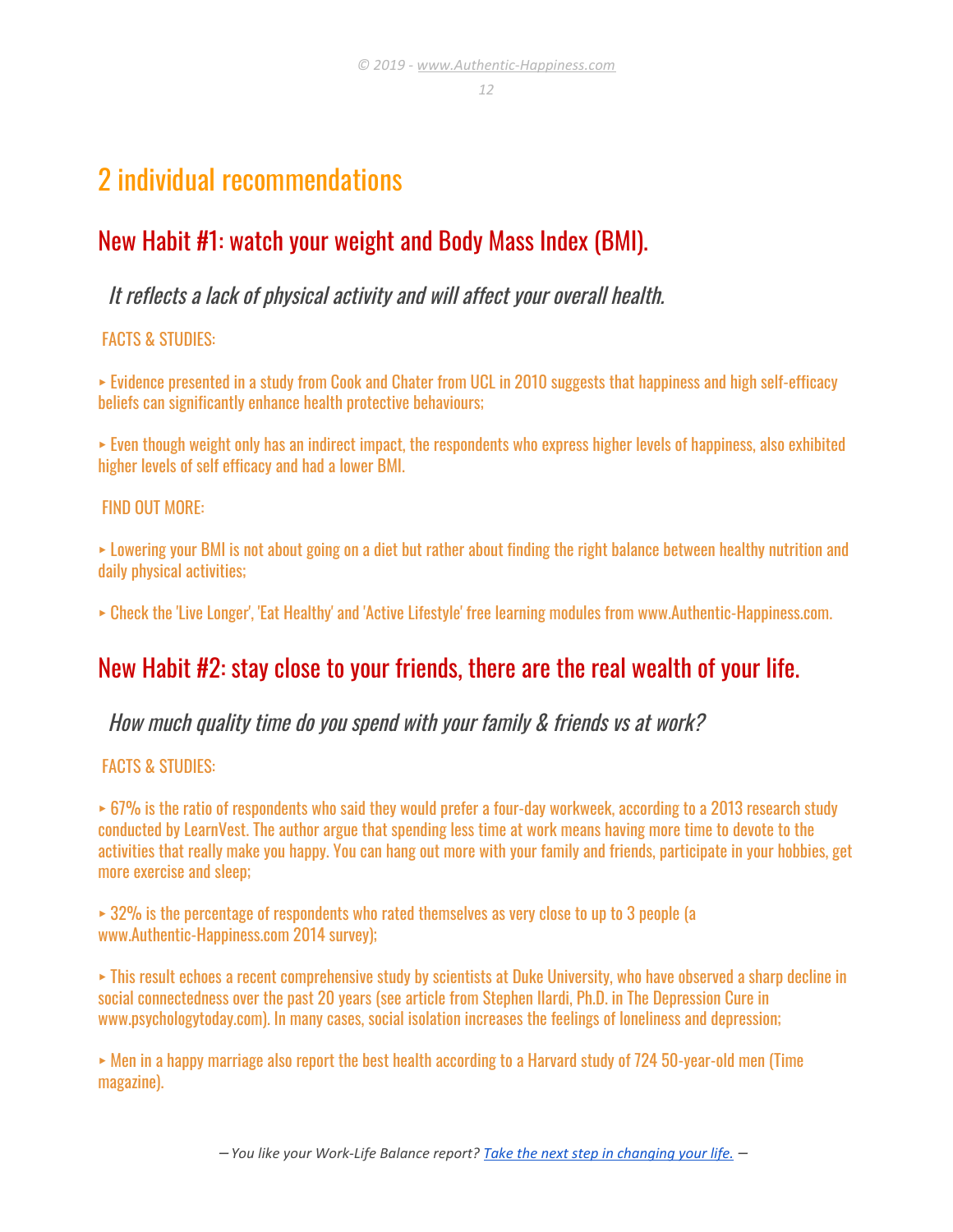#### FIND OUT MORE:

► Additional studies on relationship & happiness as well as key actions and templates for creating a happier local community can be found in www.Authentic-Happiness.com.

![](_page_12_Picture_4.jpeg)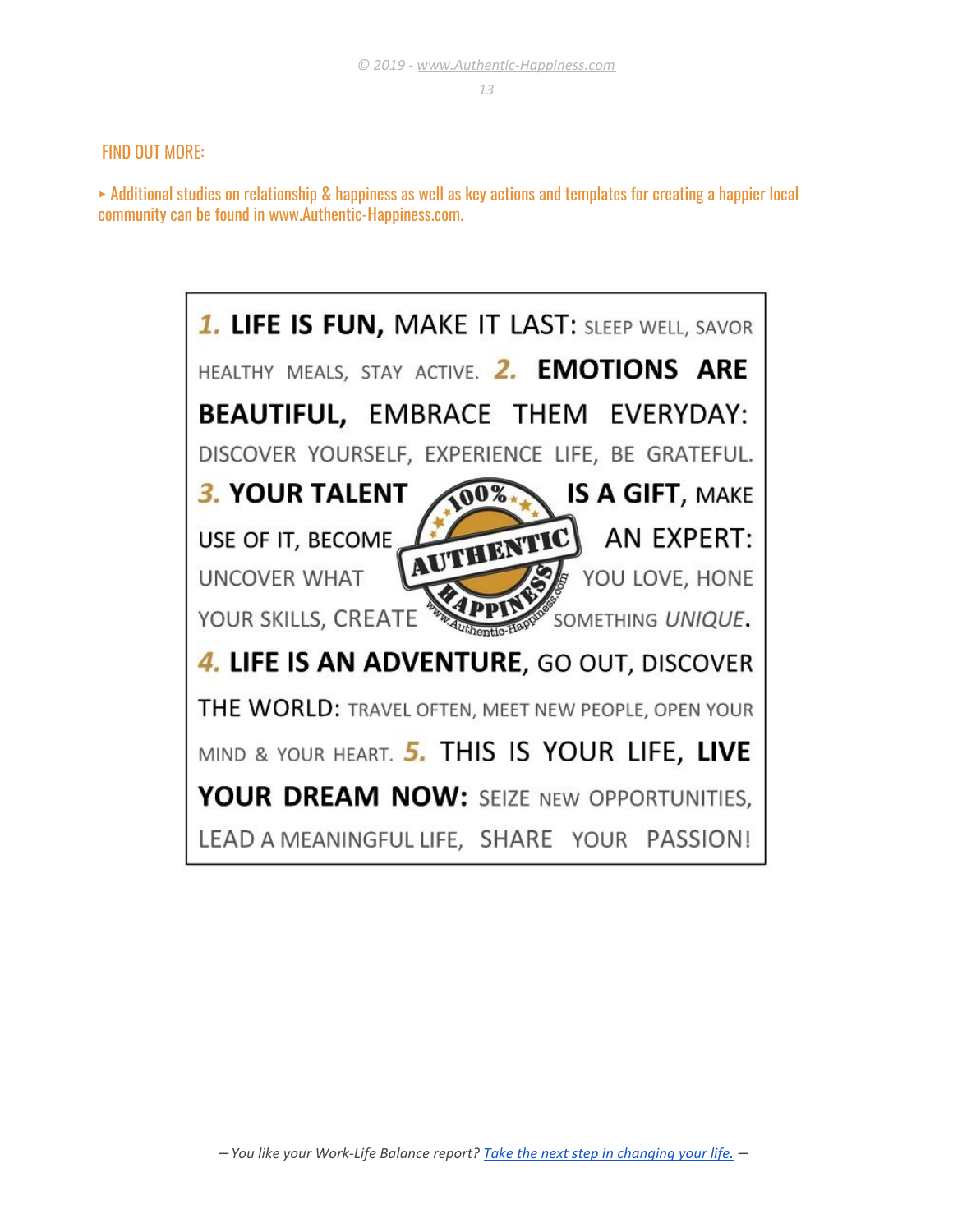## In Summary - - - - - - - - - - - - - - - - - - - - - - - - - - - - - X

#### Today, January 20 2019 (GMT), your Work-Life Balance Score is 671:

It is in the 48th percentile of all scores, meaning that it is higher than 48% of all other scores. Your long-term focus on your Life Vision, Meaning or Passion (versus short-term gratifications), is 45%. Your Life Satisfaction Score evolves with your age.

Dr. Seligman's formula for an enduring level of balanced life satisfaction consists of the following three elements:

► 1. The set point**,** or biologically predetermined range of emotionality; what we are made of and can not change. This accounts for up to 50% of your happiness level;

 $\rightarrow$  2. The circumstances of our life, contributing to 10%. As much as we cannot change circumstances, we can change the way we deal with them;

► 3. Our voluntary efforts to lead a more meaningful and fulfilling life. This is what Authentic Happiness is about. For you, it means shaping your life with the following 2 individual recommendations:

New Habit #1: watch your weight and Body Mass Index (BMI).

New Habit #2: stay close to your friends, there are the real wealth of your life..